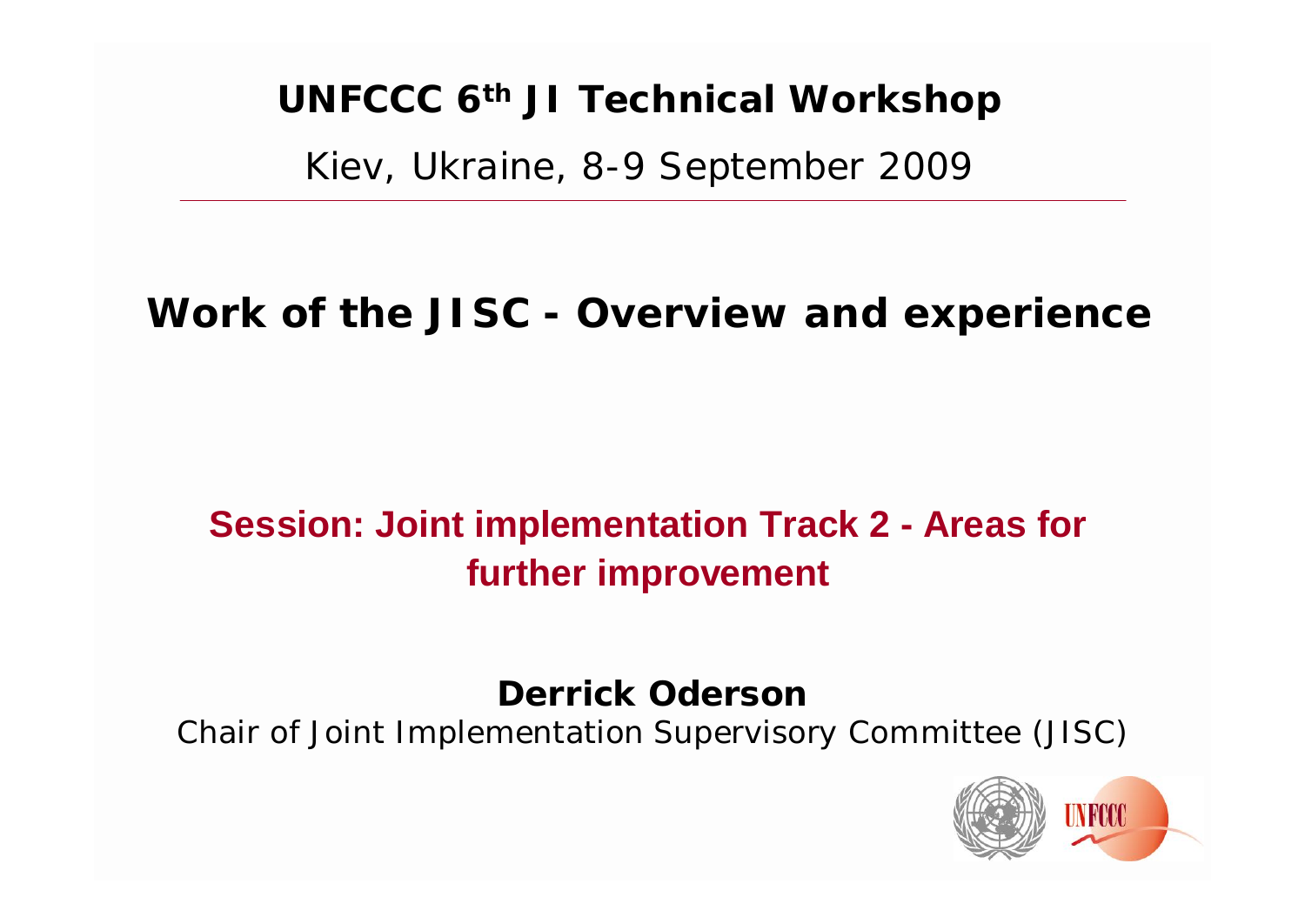## **Mandates of JISC (1)**

### **Supervision of JI Track 2 procedure**

- **Review determinations** regarding PDDs
- **Review "verifications"** of emission reductions/enhancements of removals

### **Accreditation of independent entities**

- **Elaborate standards and procedures** for accreditation of independent entities
- **Accredit independent entities**
- **Review standards and procedures** for accreditation of independent entities and **make recommendations** to the Meeting of the Parties (CMP) on revisions

### **Development of project design document form(s)**

- **Elaborate** and **amend JI PDD form(s)**
- **Develop guidelines for users** of JI PDD form(s)

### **Guidance on baseline setting and monitoring**

- **Develop guidance** on criteria for baseline setting and monitoring
- **Review and revise** appendix B of the JI guidelines for consideration by the CMP

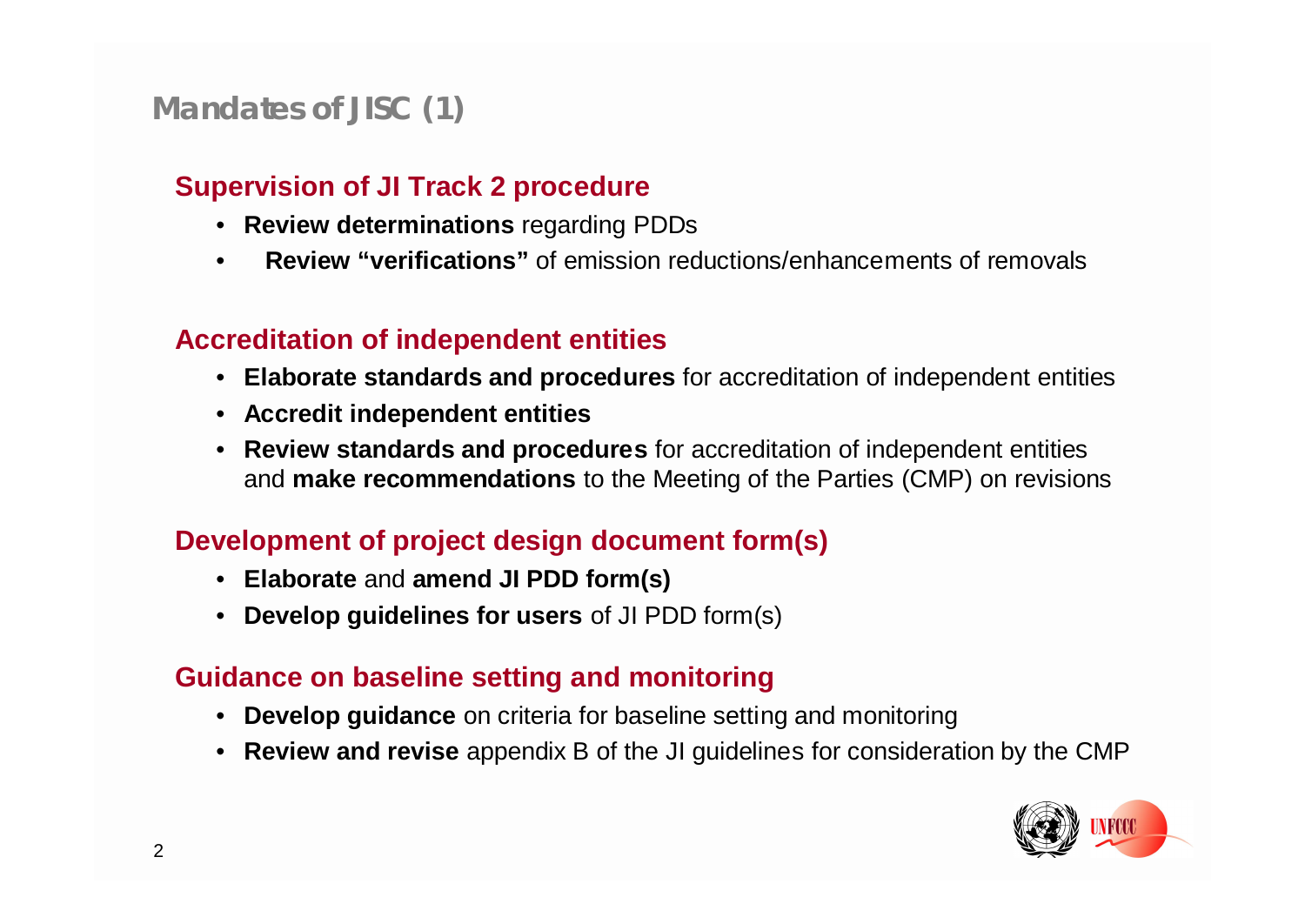### **Mandates of JISC (2)**

### **Governance**

- **Develop rules of procedure** of the JISC
- **Develop management plan** of the JISC, including a budget plan, **keep it under review** and **adjust it**, as necessary
- **Develop provisions for the charging of fees** to cover administrative costs relating to the activities of the JISC
- **Draw on expertise** necessary to perform its functions

### **Recommendations and reporting to the CMP**

- **Make recommendations** to the CMP (e.g. on revision of JI guidelines)
- **Report on its activities** to each session of the CMP

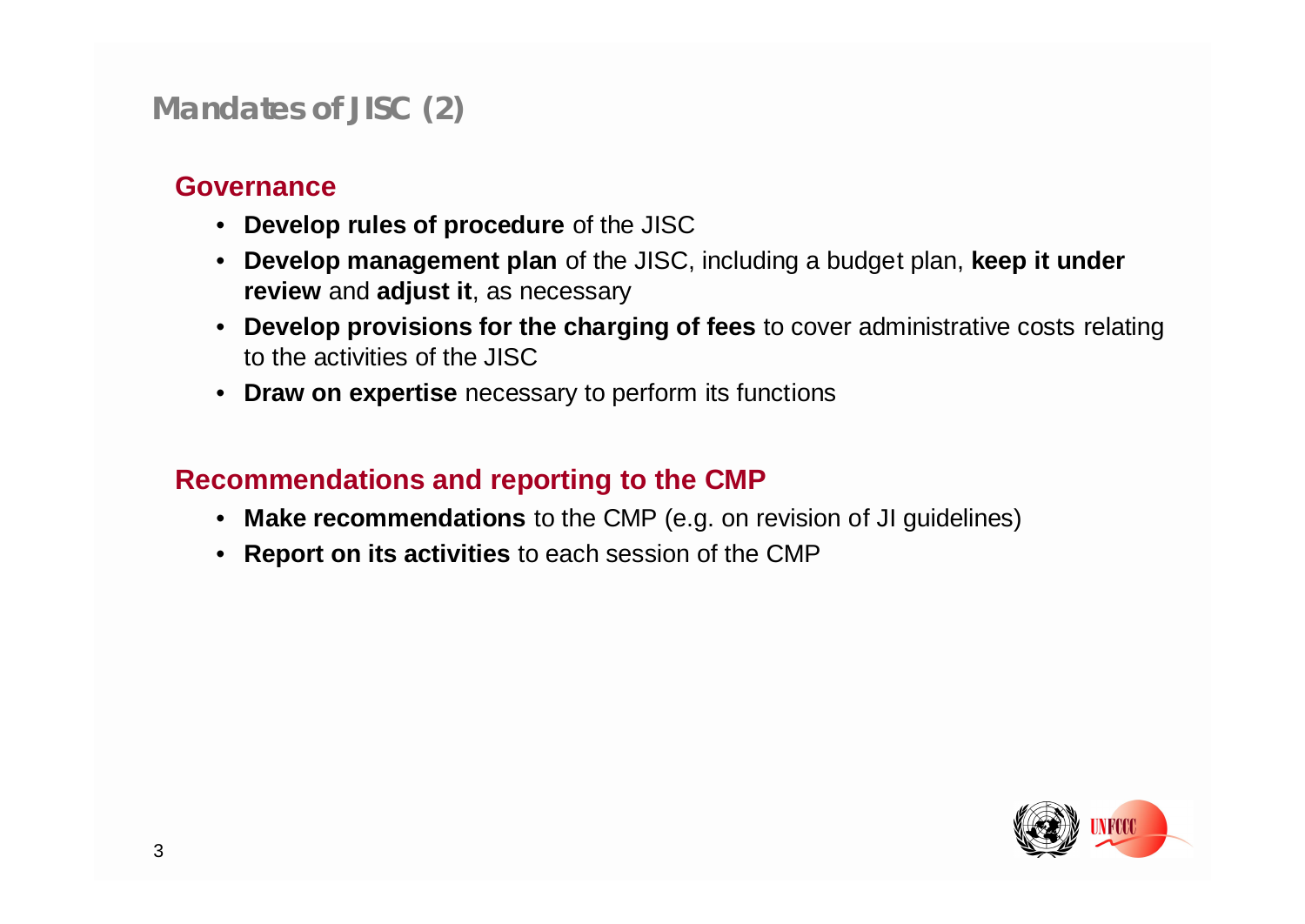### **Joint Implementation Supervisory Committee**

### **Members Alternate members**

#### **Annex I (Economies in transition)**

Oleg Pluzhnikov **Agnieszka Gałan** Vlad Trusca (Vice-Chair) **Vlad Trusca** (Vice-Chair) **III** 

Georgiy Geletukha Yoncho Georgiev Pelovski

#### **Annex I (Other)**

Hiroki Kudo Anton Beck

Olle Bjork Franzjosef Schafhausen Benoit Leguet **Evgeny Sokolov** 

**Non-Annex I**

Carlos Fuller **Carlos Fuller** Carlos Fuller Andres Hubenthal Fatou Gaye **Benjamin** Longo Mbenza Muhammed Quamrul Chowdhury Muhammed Quamrul Chowdhury Muhammed Duan

**Non-Annex I (AOSIS)**

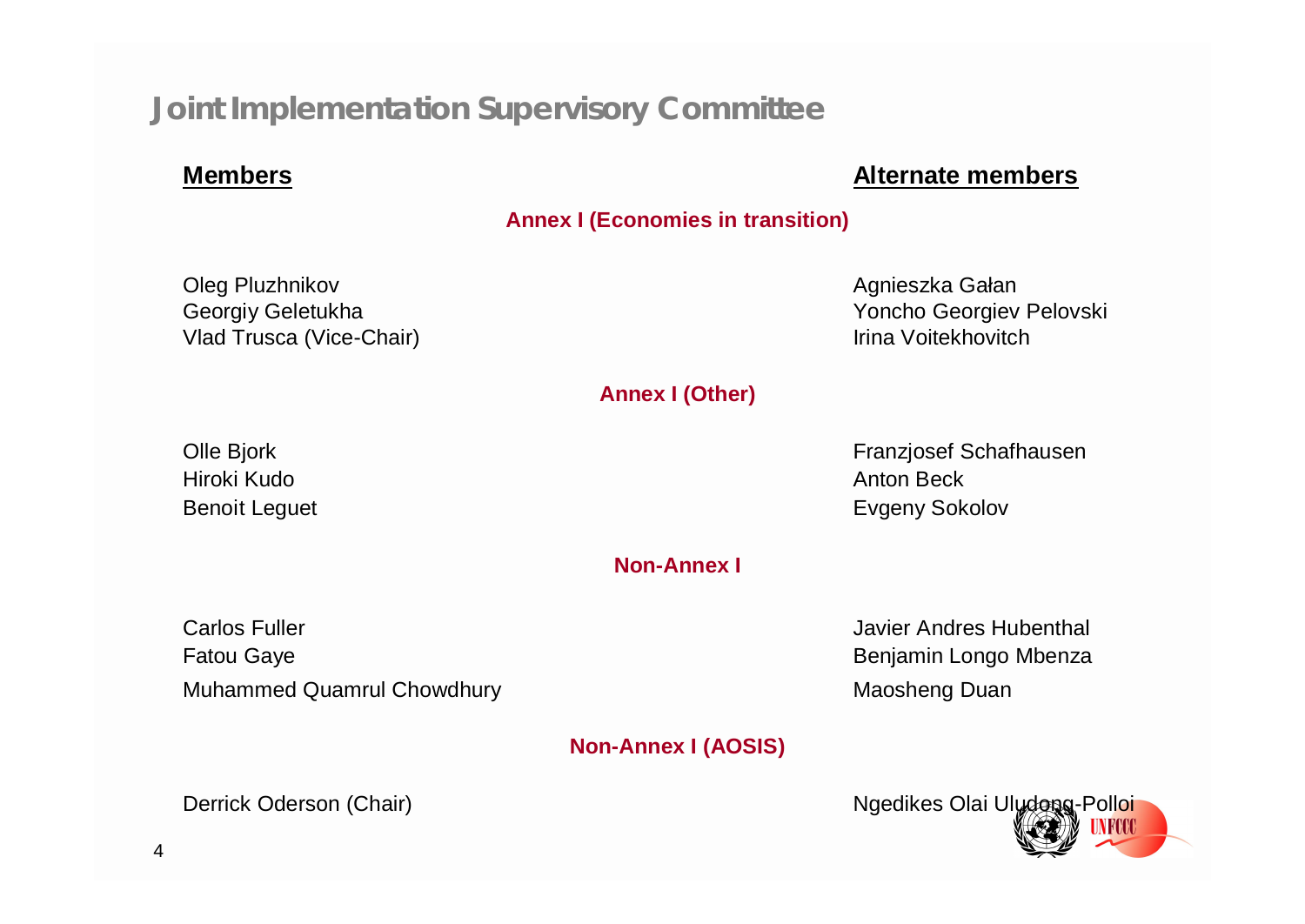### **Status of JI Track 2 – Work under JISC**

### **Status of work under JISC 2006-2009**

- Ambitious work programme for **implementation of JI Track 2 procedure** (launched October 2006)
- Launch of **accreditation process** (November 2006)
	- − 15 applications so far (13 Designated Operational Entities under CDM) at different stages in the accreditation procedure  $-3$  entities accredited so far
- **Considerations of determinations and verifications**
- **Transparency** (observers, webcast, public calls, documents on the web, Q&A sessions at CMPs/SBs, technical workshops)
- **Ensuring efficiency** (management plan, based on the experience of CDM EB, significant contributions from JISC members/alternates)

### **Main challenges ahead**

- Continue operation of **accreditation process** and consideration of **determinations/verifications**
- Continue work to improve **transparency, efficiency, consideration of experience gained**
- Identify areas for **improvement** and further **facilitation** as appropriate

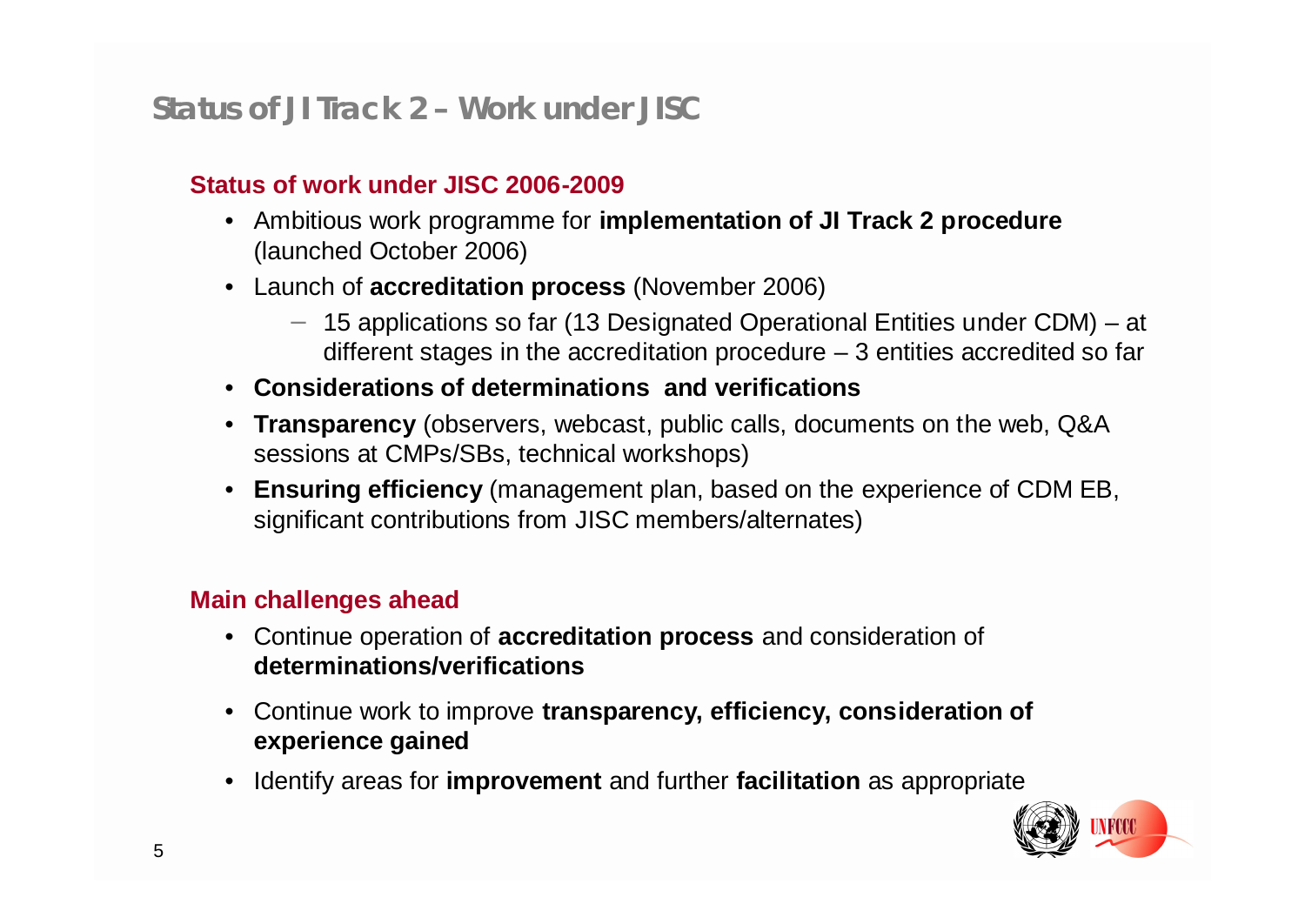### **Status of JI Track 2 – designated focal points**

### **Participation requirements**

Parties involved in JI projects shall inform the secretariat of their designated focal points and national guidelines and procedures for approving JI projects:

- 34 Annex I Parties have informed of their designated focal points
- 27 Annex I Parties have submitted their procedures for approving JI projects

| <b>Designated</b><br>focal point | <b>National</b><br>guidelines and<br>procedures | <b>Designated</b><br>focal point | <b>National</b><br>guidelines and<br>procedures | <b>Designated</b><br>focal point | <b>National</b><br>guidelines and<br>procedures |
|----------------------------------|-------------------------------------------------|----------------------------------|-------------------------------------------------|----------------------------------|-------------------------------------------------|
| Austria                          | ☑                                               | $\blacksquare$ France            | ☑                                               | Poland                           | ☑                                               |
| Belarus*                         | ☑                                               | Germany                          | ☑                                               | Portugal                         | ☑                                               |
| Belgium                          | ☑                                               | Hungary                          | ☑                                               | Romania                          | ☑                                               |
| Bulgaria                         | ☑                                               | <b>I</b> reland                  | ☑                                               | Russian                          | ☑                                               |
| Canada                           |                                                 | <b>I</b> taly                    | ☑                                               | Federation                       |                                                 |
| Croatia                          |                                                 | Japan                            | ☑                                               | Slovenia                         |                                                 |
| Czech Republic                   | ☑                                               | Latvia                           | $\boxtimes$                                     | Spain                            | ☑                                               |
| Denmark                          | ☑                                               | Liechtenstein                    | ☑                                               | Sweden                           | ☑                                               |
| Estonia                          | ☑                                               | <sub>-</sub> ithuania            | ☑                                               | Switzerland                      | ☑                                               |
| European                         |                                                 | Luxembourg                       |                                                 | Ukraine                          | ☑                                               |
| Community                        |                                                 | Netherlands                      | ☑                                               | United                           | ☑                                               |
| Finland                          | ☑                                               | New Zealand                      | ☑                                               | Kingdom                          |                                                 |
|                                  |                                                 | Norway                           |                                                 |                                  |                                                 |

\* The CMP, by its Decision 10/CMP.2, adopted an amendment to Annex B to the Kyoto Protocol, adding Belarus to it.

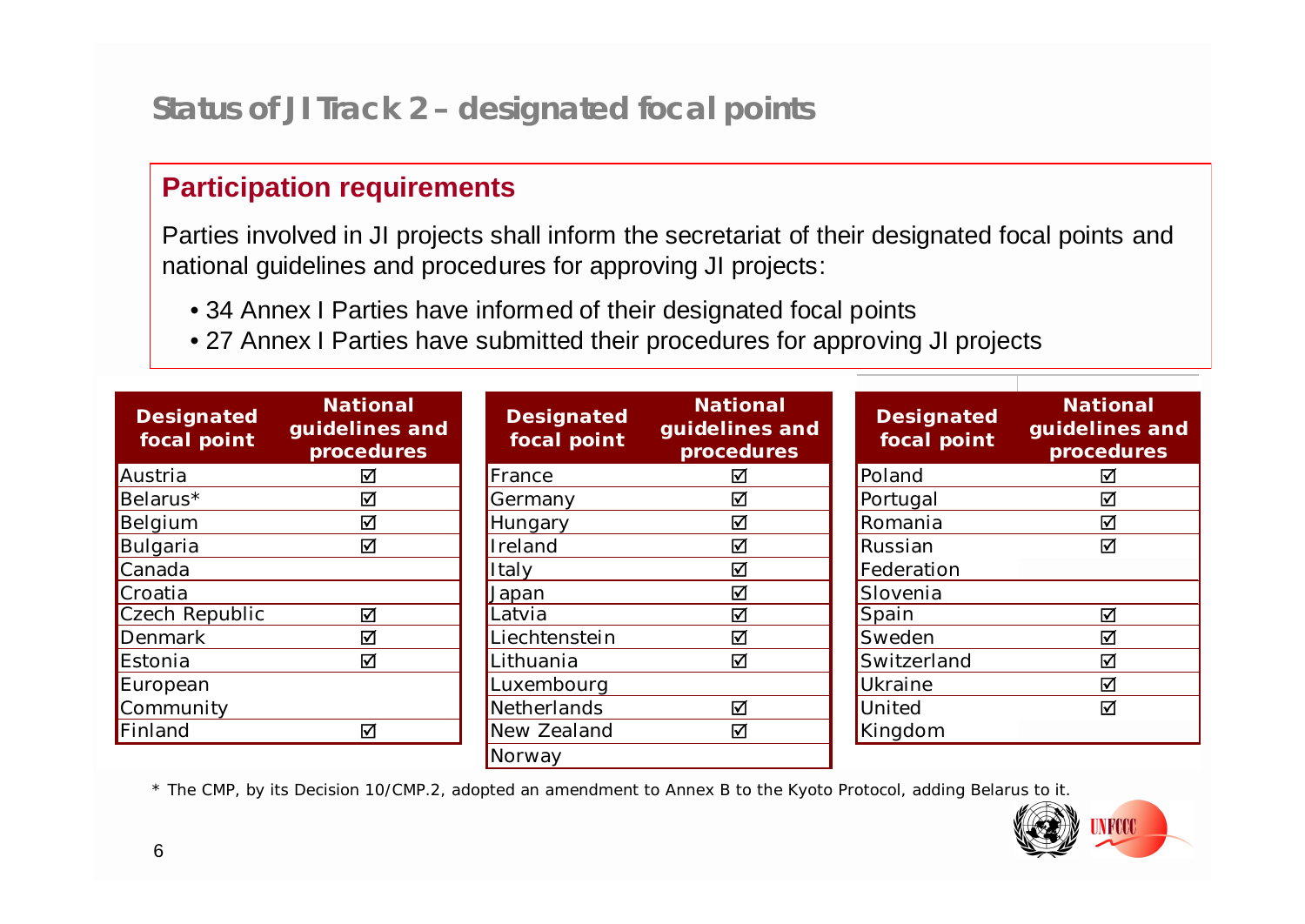### **What works? What can be improved?**

### **Operation**

- Joint Implementation is **operational** JISC performing its project supervision fucntions
- **Independent Entities** are acting provisionally or already accredited

### **Kept under review and adjusting**

• JISC has put in place the procedures necessary for Track 2, now **gaining "operational" experience** - JISC continues to keep under review procedures and forms developed and issues clarifications – e.g. working on JI PoA and DVM now

### **Interaction**

- **Stakeholders are engaging the JISC** at events like this workshop and through roundtable consultations, events held at UNFCCC subsidiary bodies and communication channels
- **DFP structure is established** to provide for governmental/institutional framework

### **Questions**

• What is adequate? What isn't? What efforts are need to encourage more projects? More interaction? Participation? How to improve guidance to facilitate process more?